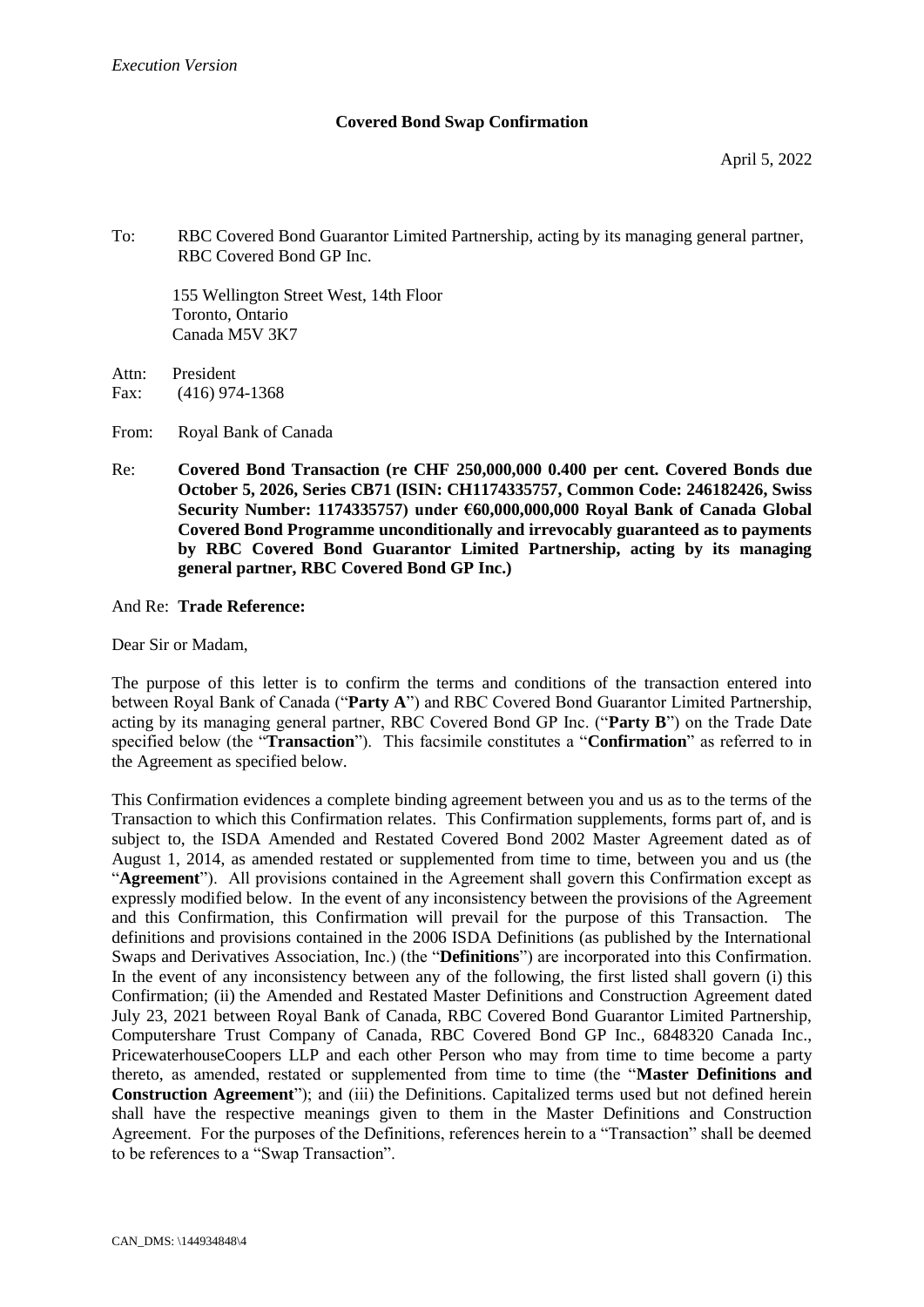The terms of the particular Transaction to which this Confirmation relates are as follows:

| Trade Date:                                        | March 17, 2022.                                                                                                                                                                                                 |                                                                                                                                                                                                                                                                                                                                                                                                                                                                                                                                                                                                                                                                                                                                                                                                                                                                                                                                                                                                   |
|----------------------------------------------------|-----------------------------------------------------------------------------------------------------------------------------------------------------------------------------------------------------------------|---------------------------------------------------------------------------------------------------------------------------------------------------------------------------------------------------------------------------------------------------------------------------------------------------------------------------------------------------------------------------------------------------------------------------------------------------------------------------------------------------------------------------------------------------------------------------------------------------------------------------------------------------------------------------------------------------------------------------------------------------------------------------------------------------------------------------------------------------------------------------------------------------------------------------------------------------------------------------------------------------|
| <b>Effective Date:</b>                             | The later of:                                                                                                                                                                                                   |                                                                                                                                                                                                                                                                                                                                                                                                                                                                                                                                                                                                                                                                                                                                                                                                                                                                                                                                                                                                   |
|                                                    | (a)                                                                                                                                                                                                             | the Issue Date for Series CB71; and                                                                                                                                                                                                                                                                                                                                                                                                                                                                                                                                                                                                                                                                                                                                                                                                                                                                                                                                                               |
|                                                    | (b)                                                                                                                                                                                                             | the earlier of:                                                                                                                                                                                                                                                                                                                                                                                                                                                                                                                                                                                                                                                                                                                                                                                                                                                                                                                                                                                   |
|                                                    |                                                                                                                                                                                                                 | the Covered Bond Guarantee Activation<br>(i)<br>Event Date;                                                                                                                                                                                                                                                                                                                                                                                                                                                                                                                                                                                                                                                                                                                                                                                                                                                                                                                                       |
|                                                    |                                                                                                                                                                                                                 | a Trigger Event Date; and<br>(ii)                                                                                                                                                                                                                                                                                                                                                                                                                                                                                                                                                                                                                                                                                                                                                                                                                                                                                                                                                                 |
|                                                    |                                                                                                                                                                                                                 | an impending or actual insolvency on the<br>(iii)<br>part of the Issuer that constitutes an Issuer Event of<br>Default pursuant to Condition 7.1(f).                                                                                                                                                                                                                                                                                                                                                                                                                                                                                                                                                                                                                                                                                                                                                                                                                                              |
| <b>Termination Date:</b>                           | The earlier of:                                                                                                                                                                                                 |                                                                                                                                                                                                                                                                                                                                                                                                                                                                                                                                                                                                                                                                                                                                                                                                                                                                                                                                                                                                   |
|                                                    | (a)<br>(b)                                                                                                                                                                                                      | the Final Maturity Date for (or, if earlier, the date of<br>redemption in whole, but not in part, of) Series CB71<br>or, if Party B notifies Party A prior to such Final<br>Maturity Date of its inability to pay in full Guaranteed<br>Amounts corresponding to the Final Redemption<br>Amount for Series CB71, the final date on which an<br>amount representing the Final Redemption Amount<br>for Series CB71 is paid (but in any event, not later<br>than the Extended Due for Payment Date for Series<br>CB71) (the "Scheduled Termination Date"); and<br>the date designated therefor by the Bond Trustee and<br>notified to Party A and Party B for purposes of<br>realizing the Security in accordance with the Security<br>Agreement and distributing the proceeds therefrom in<br>accordance with the Post-Enforcement Priority of<br>Payments following the enforcement of the Security<br>pursuant to Condition 7.3 as may be modified by the<br>Pricing Supplement for Series CB71. |
| <b>Currency Swap Transaction Exchange</b><br>Rate: | $1.00$ CHF = CAD.                                                                                                                                                                                               |                                                                                                                                                                                                                                                                                                                                                                                                                                                                                                                                                                                                                                                                                                                                                                                                                                                                                                                                                                                                   |
| <b>Business Day:</b>                               | Zurich, London, Toronto and New York.                                                                                                                                                                           |                                                                                                                                                                                                                                                                                                                                                                                                                                                                                                                                                                                                                                                                                                                                                                                                                                                                                                                                                                                                   |
| <b>Party B Amounts</b>                             |                                                                                                                                                                                                                 |                                                                                                                                                                                                                                                                                                                                                                                                                                                                                                                                                                                                                                                                                                                                                                                                                                                                                                                                                                                                   |
| <b>Floating Rate Payer:</b>                        | Party B.                                                                                                                                                                                                        |                                                                                                                                                                                                                                                                                                                                                                                                                                                                                                                                                                                                                                                                                                                                                                                                                                                                                                                                                                                                   |
| Party B Notional Amount:                           | For each Guarantor LP Calculation Period, the product of<br>(x) the Party A Currency Amount on the first day of such<br>Guarantor LP Calculation Period and (y) the Currency<br>Swap Transaction Exchange Rate. |                                                                                                                                                                                                                                                                                                                                                                                                                                                                                                                                                                                                                                                                                                                                                                                                                                                                                                                                                                                                   |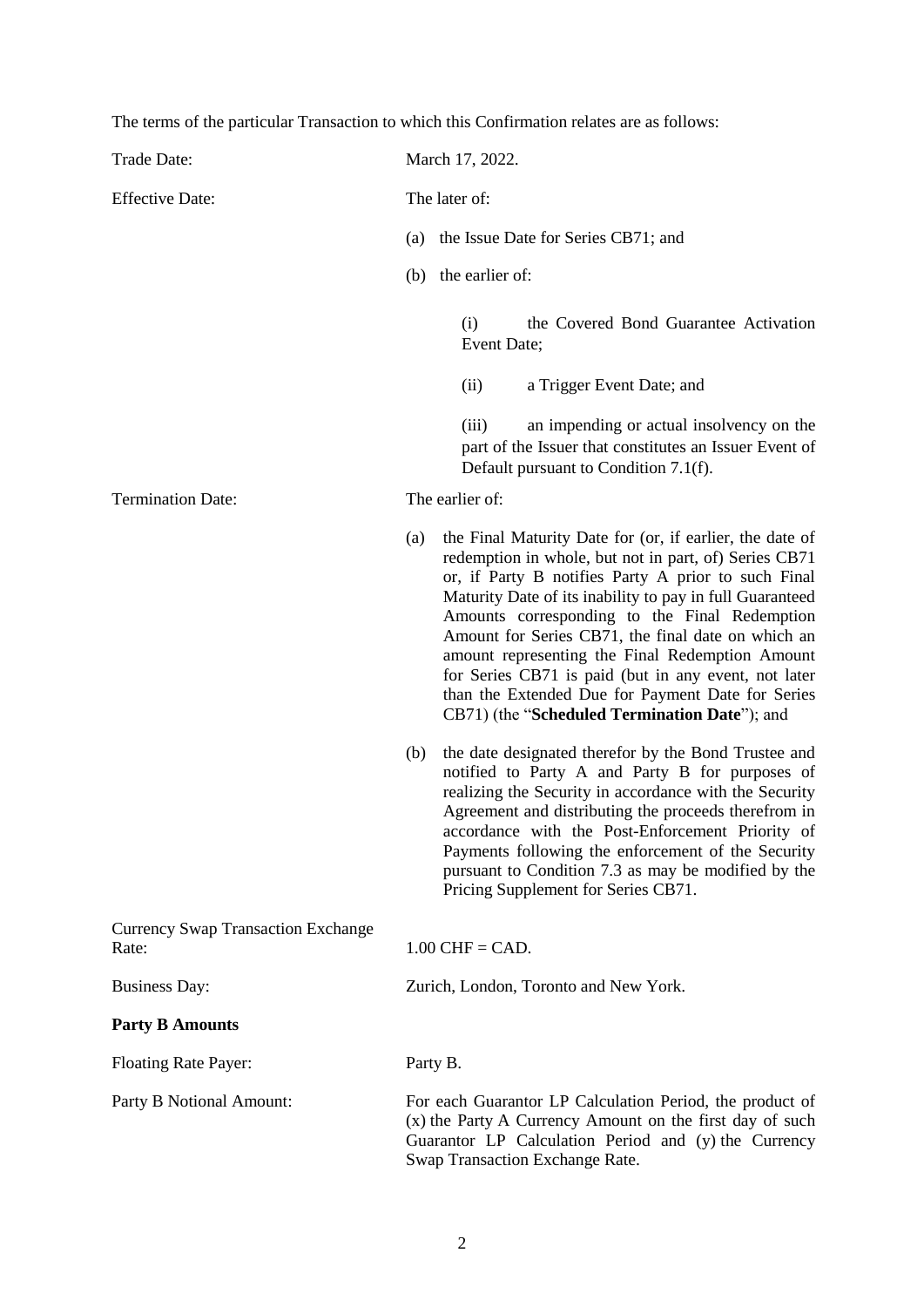| Party B Payment Amount:                 | On each Guarantor LP Payment Date, Party B will pay to<br>Party A the product of:                                                                                                                                                                                                                                                                                                      |
|-----------------------------------------|----------------------------------------------------------------------------------------------------------------------------------------------------------------------------------------------------------------------------------------------------------------------------------------------------------------------------------------------------------------------------------------|
|                                         | the Party B Notional Amount for the Guarantor LP<br>(a)<br>Calculation Period ending on such Guarantor LP<br>Payment Date;                                                                                                                                                                                                                                                             |
|                                         | the Party B Day Count Fraction; and<br>(b)                                                                                                                                                                                                                                                                                                                                             |
|                                         | the Party B Floating Rate.<br>(c)                                                                                                                                                                                                                                                                                                                                                      |
| <b>Guarantor LP Calculation Period:</b> | Each period from and including a Guarantor LP Payment<br>Date to, but excluding, the next following Guarantor LP<br>Payment Date, provided that (a) the first Guarantor LP<br>Calculation Period begins on, and includes, the Effective<br>Date and (b) the final Guarantor LP Calculation Period<br>shall end on, but exclude, the Scheduled Termination Date.                        |
| Party B Day Count Fraction:             | Actual/365.                                                                                                                                                                                                                                                                                                                                                                            |
| Party B Business Day Convention:        | Modified Following.                                                                                                                                                                                                                                                                                                                                                                    |
| Party B Floating Rate:                  | Party B Floating Rate Option <i>plus</i> Party B Spread.                                                                                                                                                                                                                                                                                                                               |
| Party B Floating Rate Option:           | CAD-BA-CDOR.                                                                                                                                                                                                                                                                                                                                                                           |
| Designated Maturity:                    | 1 month.                                                                                                                                                                                                                                                                                                                                                                               |
| Party B Spread:                         | per cent. per annum.                                                                                                                                                                                                                                                                                                                                                                   |
| <b>Reset Date:</b>                      | First Business Day of each Guarantor LP Calculation<br>Period.                                                                                                                                                                                                                                                                                                                         |
| <b>Party A Amounts</b>                  |                                                                                                                                                                                                                                                                                                                                                                                        |
| Fixed Payer:                            | Party A.                                                                                                                                                                                                                                                                                                                                                                               |
| Party A Currency Amount:                | In respect of each Swap Provider Calculation Period, an<br>amount in CHF equal to the Party A Notional Amount<br>minus the aggregate of each Party A Interim Exchange<br>Amount paid on or prior to the first day of such Swap<br>Provider Calculation Period.                                                                                                                         |
| Swap Provider Calculation Period:       | Each period from and including a Swap Provider Payment<br>Date to, but excluding, the next following applicable Swap<br>Provider Payment Date, except that (a) the initial Swap<br>Provider Calculation Period will commence on, and<br>include, the Effective Date and (b) the final Swap Provider<br>Calculation Period will end on, but exclude, the Scheduled<br>Termination Date. |
| Swap Provider Payment Date:             | October 5 of each year commencing October 5, 2022, each<br>day that a portion of the Final Redemption Amount for<br>Series CB71 is payable and the $5th$ day of each month after<br>the Final Maturity Date for Series CB71, up to and                                                                                                                                                 |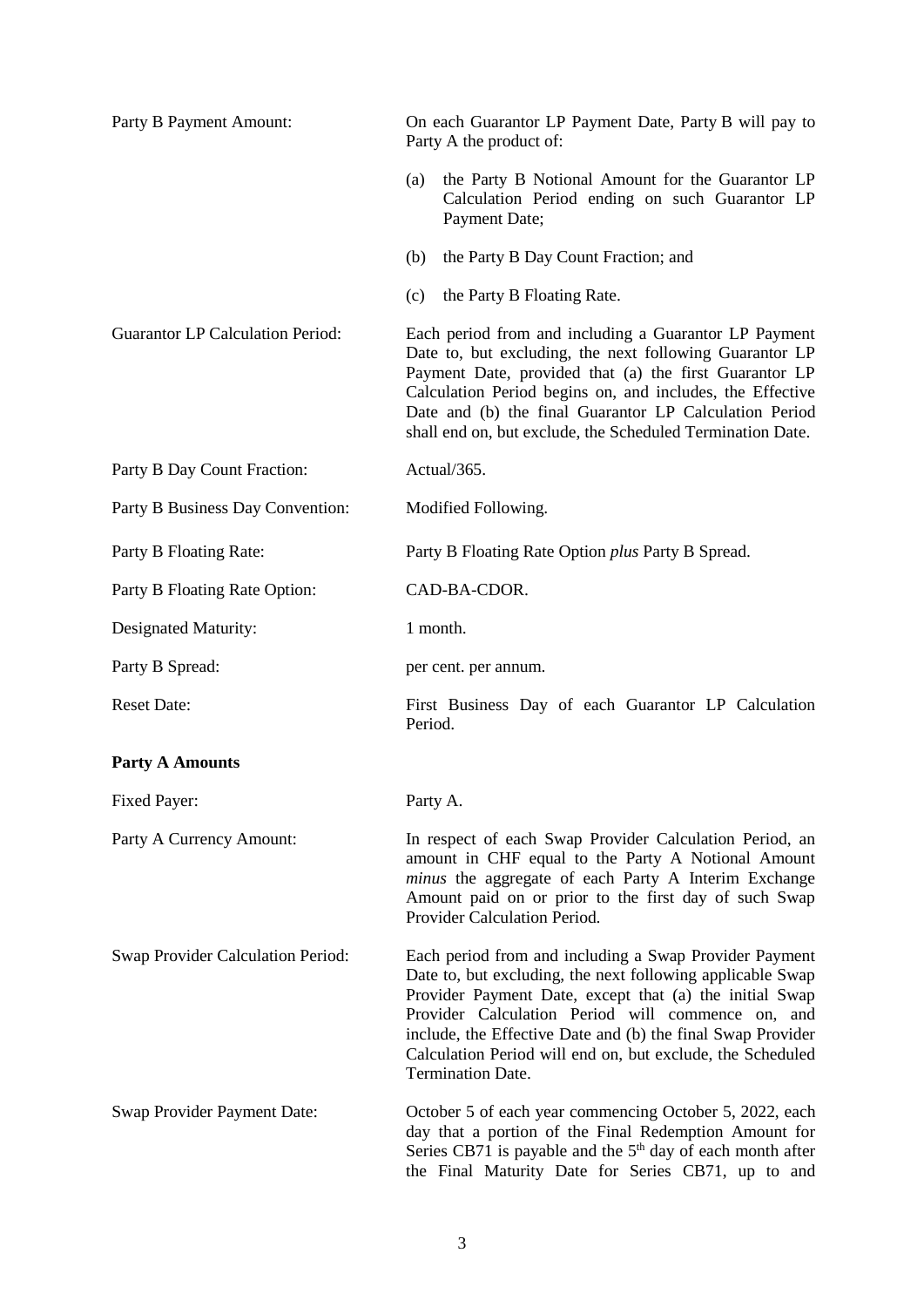including the Scheduled Termination Date.

| Party A Notional Amount:               | CHF 250,000,000.                                                                                                                                                                                                                                                                                                                                                                                                                                                                                                                                                                                                                                                                  |  |
|----------------------------------------|-----------------------------------------------------------------------------------------------------------------------------------------------------------------------------------------------------------------------------------------------------------------------------------------------------------------------------------------------------------------------------------------------------------------------------------------------------------------------------------------------------------------------------------------------------------------------------------------------------------------------------------------------------------------------------------|--|
| Party A Payment Amount:                | On each Swap Provider Payment Date on or prior to the<br>Final Maturity Date for Series CB71, Party A will pay to<br>Party B the product of:                                                                                                                                                                                                                                                                                                                                                                                                                                                                                                                                      |  |
|                                        | the Party A Currency Amount for the Swap Provider<br>(a)<br>Calculation Period ending on, but excluding, such<br>Swap Provider Payment Date;                                                                                                                                                                                                                                                                                                                                                                                                                                                                                                                                      |  |
|                                        | the Party A Fixed Rate Day Count Fraction; and<br>(b)                                                                                                                                                                                                                                                                                                                                                                                                                                                                                                                                                                                                                             |  |
|                                        | the Party A Fixed Rate.<br>(c)                                                                                                                                                                                                                                                                                                                                                                                                                                                                                                                                                                                                                                                    |  |
|                                        | On each Swap Provider Payment Date after the Final<br>Maturity Date for Series CB71, Party A will pay to Party B<br>the product of:                                                                                                                                                                                                                                                                                                                                                                                                                                                                                                                                               |  |
|                                        | (a)<br>the Party A Currency Amount for the Swap<br>Provider Calculation Period ending on, but<br>excluding, such Swap Provider Payment Date;                                                                                                                                                                                                                                                                                                                                                                                                                                                                                                                                      |  |
|                                        | (b)<br>the Party A Floating Rate Day Count Fraction; and                                                                                                                                                                                                                                                                                                                                                                                                                                                                                                                                                                                                                          |  |
|                                        | the Party A Floating Rate.<br>(c)                                                                                                                                                                                                                                                                                                                                                                                                                                                                                                                                                                                                                                                 |  |
| Party A Fixed Rate Day Count Fraction: | 30/360.                                                                                                                                                                                                                                                                                                                                                                                                                                                                                                                                                                                                                                                                           |  |
| Party A Fixed Rate:                    | per cent. per annum.                                                                                                                                                                                                                                                                                                                                                                                                                                                                                                                                                                                                                                                              |  |
| Party A Floating Rate:                 | The greater of (i) Party A Floating Rate Option plus Party<br>A Spread; and (ii) zero.                                                                                                                                                                                                                                                                                                                                                                                                                                                                                                                                                                                            |  |
| Party A Floating Rate Option:          | SARON Compounded, as defined in Condition 5.3(iii)(d)<br>as may be modified by the Pricing Supplement for Series<br>CB71, provided that the term "Interest Period" as used in<br>such definition means the "Swap Provider Calculation<br>Period". For the avoidance of doubt, upon a temporary or<br>permanent suspension, cessation or unavailability of<br>SARON (as defined in Condition 5.3(iii)(d) as may be<br>modified by the Pricing Supplement for Series CB71) the<br>provisions of Condition $13.2(c.1)$ shall apply to the<br>determination of the Party A Floating Rate Option and any<br>provisions in the Definitions relating to such matters shall<br>not apply. |  |
| <b>Interest Determination Date:</b>    | Fifth Zurich Banking Day prior to the end of each Swap<br>Provider Calculation Period.                                                                                                                                                                                                                                                                                                                                                                                                                                                                                                                                                                                            |  |
| <b>Observation Period:</b>             | 5 Zurich Banking Days (as such term is defined in<br>Condition $5.3(iii)(d)$ ).                                                                                                                                                                                                                                                                                                                                                                                                                                                                                                                                                                                                   |  |
| Party A Spread:                        | + per cent. per annum.                                                                                                                                                                                                                                                                                                                                                                                                                                                                                                                                                                                                                                                            |  |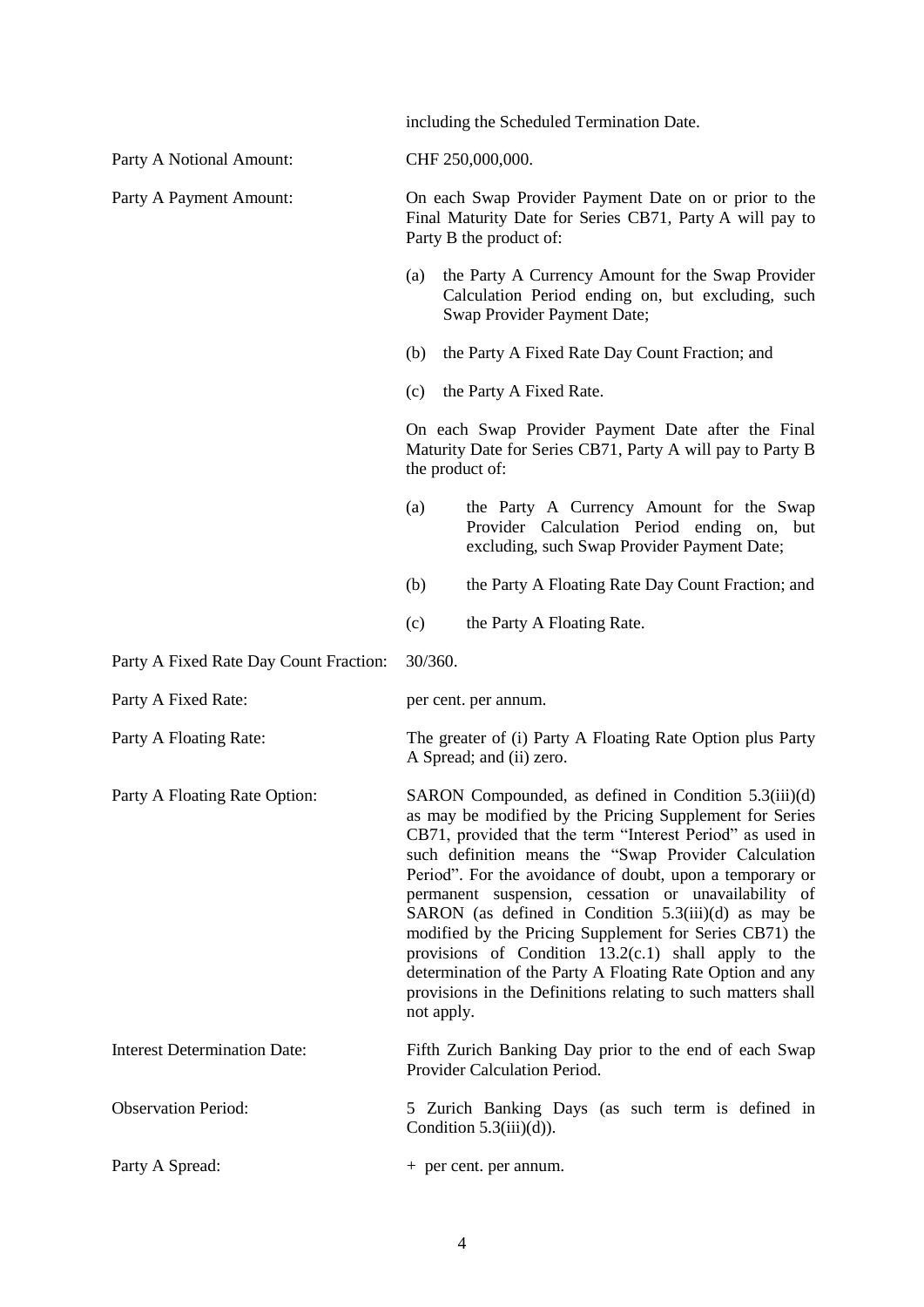| Party A Floating Rate Day Count<br>Fraction: | Actual/360.                                                                                                                                                                                                                                                                                                                                                                                                                                                                                                                                                             |
|----------------------------------------------|-------------------------------------------------------------------------------------------------------------------------------------------------------------------------------------------------------------------------------------------------------------------------------------------------------------------------------------------------------------------------------------------------------------------------------------------------------------------------------------------------------------------------------------------------------------------------|
| Party A Business Day Convention:             | On or prior to the Final Maturity Date, Following, provided<br>that no adjustment will be made to the end date in respect<br>of a Swap Provider Calculation Period even if such end<br>date occurs on a day that is not a Business Day, and after<br>the Final Maturity Date, Modified Following.                                                                                                                                                                                                                                                                       |
| <b>Interim Exchanges</b>                     |                                                                                                                                                                                                                                                                                                                                                                                                                                                                                                                                                                         |
| Interim Exchange Date:                       | If Party B notifies Party A that the payment of any or all of<br>the Final Redemption Amount for Series CB71 shall be<br>deferred until the Extended Due for Payment Date pursuant<br>to Condition 6.1 as may be modified by the Pricing<br>Supplement for Series CB71, then each Interest Payment<br>Date for Series CB71 falling after the Final Maturity Date<br>up to (and including) the relevant Extended Due for<br>Payment Date for which Party B has provided at least three<br>Business Days' prior notice of the related Party B Interim<br>Exchange Amount. |
| Party A Interim Exchange Amount:             | With respect to an Interim Exchange Date, the amount in<br>CHF notified by Party B to Party A as being the portion of<br>the Final Redemption Amount for Series CB71 that Party B<br>shall pay pursuant to Condition 6.1 as may be modified by<br>the Pricing Supplement for Series CB71.                                                                                                                                                                                                                                                                               |
| Party B Interim Exchange Amount:             | With respect to an Interim Exchange Date, the Party A<br>Interim Exchange Amount for such Interim Exchange Date<br>converted into Canadian Dollars at the Currency Swap<br><b>Transaction Exchange Rate.</b>                                                                                                                                                                                                                                                                                                                                                            |
| <b>Final Exchanges</b>                       |                                                                                                                                                                                                                                                                                                                                                                                                                                                                                                                                                                         |
| Final Exchange Date:                         | If Party B is required to pay a Final Redemption Amount<br>for Series CB71 on any day pursuant to Condition 7.2 as<br>may be modified by the Pricing Supplement of Series<br>CB71 and provides at least three Business Days' prior<br>notice thereof to Party A, then the day so specified in such<br>notice.                                                                                                                                                                                                                                                           |
| Party A Final Exchange Amount:               | The amount in CHF notified by Party B to Party A as being<br>the Final Redemption Amount for Series CB71 plus<br>accrued but unpaid interest and any other amount due<br>under Series CB71 (other than additional amounts payable<br>under Condition 8 as may be modified by the Pricing<br>Supplement for Series CB71) that Party B shall pay<br>pursuant to Condition 7.2 as may be modified by the<br>Pricing Supplement for Series CB71.                                                                                                                            |
| Party B Final Exchange Amount:               | The Party A Final Exchange Amount converted into<br>Canadian Dollars at the Currency Swap Transaction                                                                                                                                                                                                                                                                                                                                                                                                                                                                   |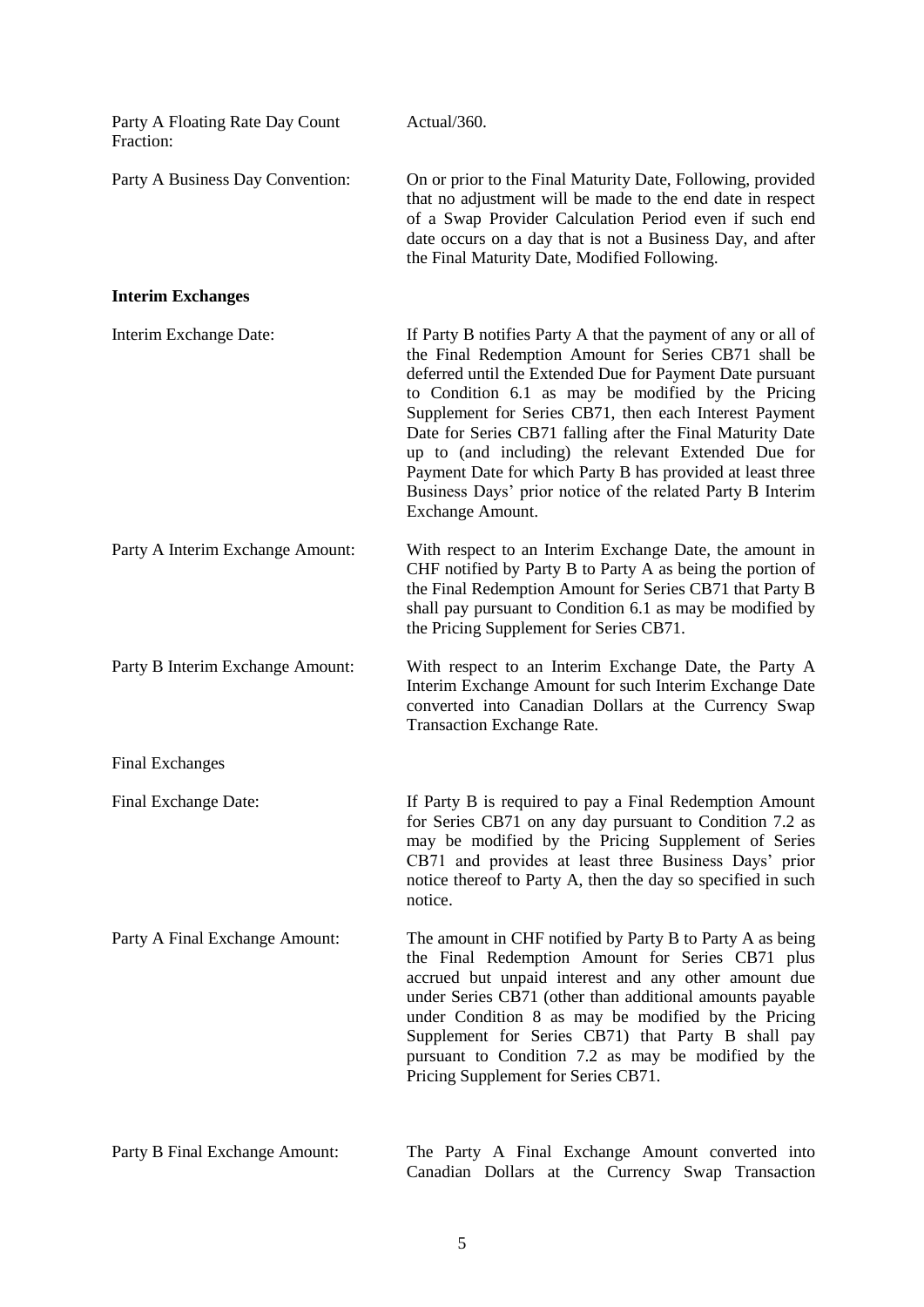# Exchange Rate.

### **Other Provisions**

Calculation Agent: Party A.

### **Account Details**

Account for payments to Party A in CAD:

Bank: SWIFT: Beneficiary account: Beneficiary account number: Beneficiary SWIFT ID:

or such other account as Party A may direct from time to time.

Account for payments to Party B in CHF:

Bank: SWIFT: Beneficiary account: Beneficiary account number: Beneficiary SWIFT ID:

or such other account as Party B may direct from time to time.

## **Contact Details for notices**

| Party A | Toronto, Ontario                                                   | Royal Bank of Canada<br>155 Wellington Street West, 14th Floor<br>Canada M5V 3K7                     |  |
|---------|--------------------------------------------------------------------|------------------------------------------------------------------------------------------------------|--|
|         | Attention:                                                         | Managing Director, Capital & Term<br>Funding, Corporate Treasury                                     |  |
|         | Facsimile No.: (416) 974-1368.                                     |                                                                                                      |  |
| Party B | c/o RBC Covered Bond GP Inc.<br>Toronto, Ontario<br>Canada M5V 3K7 | RBC Covered Bond Guarantor Limited Partnership<br>155 Wellington Street West, 14 <sup>th</sup> Floor |  |
|         | Attention:                                                         | President                                                                                            |  |
|         | Facsimile No:                                                      | $(416)$ 974-1368.                                                                                    |  |
|         |                                                                    |                                                                                                      |  |

[Remainder of page intentionally left blank]